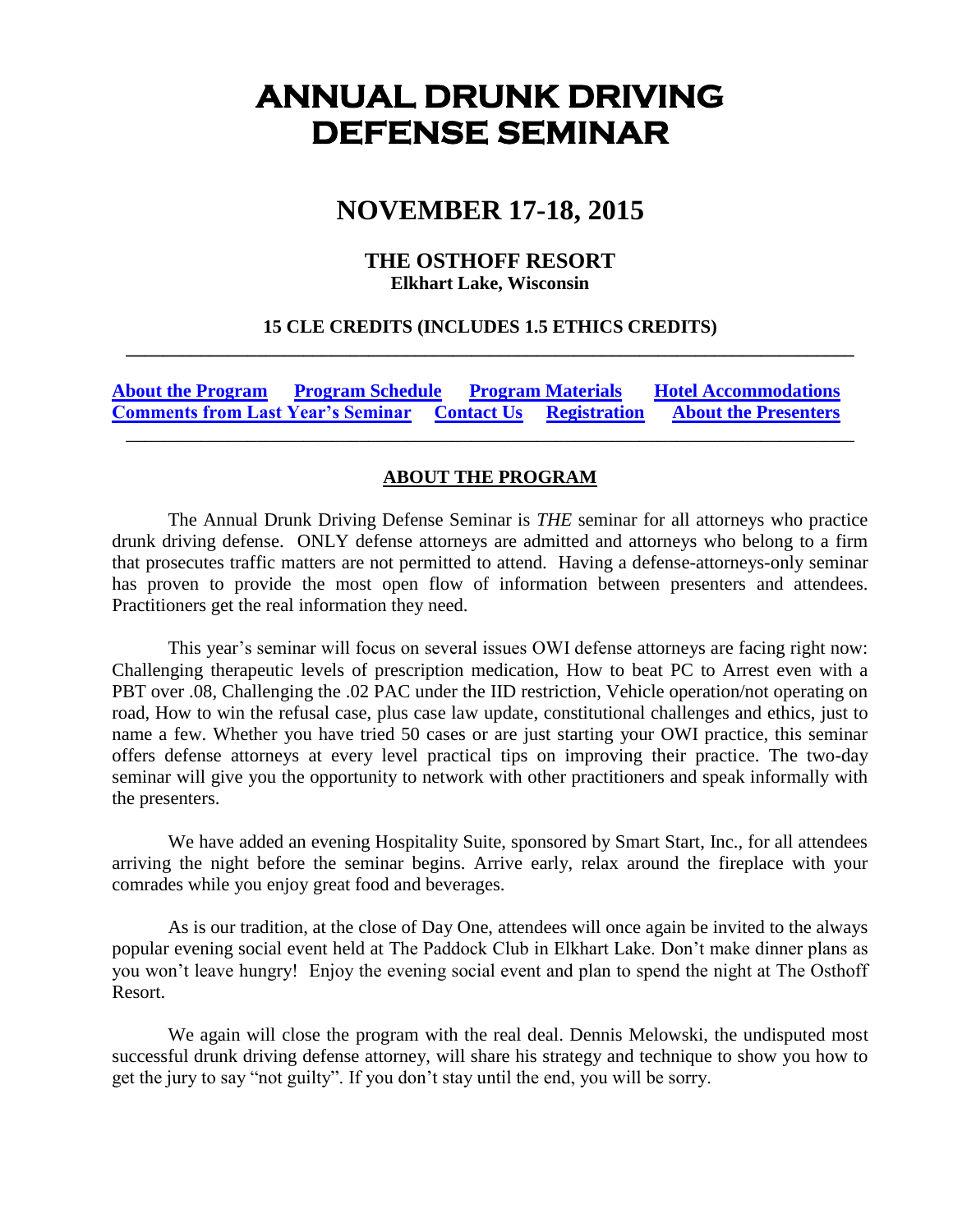## **PROGRAM SCHEDULE**

# <span id="page-1-0"></span>**Monday, November 16**

6:00 p.m.-11:00 p.m. **HOSPITALITY SUITE at The Osthoff Resort**  Food and Beverages available for attendees arriving Monday

# **Tuesday, November 17**

|                   | 7:30-8:30 a.m. Registration/Breakfast                                                                                                   |                                                                                                                                                                                                |
|-------------------|-----------------------------------------------------------------------------------------------------------------------------------------|------------------------------------------------------------------------------------------------------------------------------------------------------------------------------------------------|
|                   | 8:30 a.m. Welcome/Opening Remarks                                                                                                       | - Barry Cohen                                                                                                                                                                                  |
|                   | 8:45 a.m. A PLETHORA OF PITHY POINTS ON CONFRONTATION                                                                                   | - Michele Tjader                                                                                                                                                                               |
|                   | 9:35 a.m. OPERATION WHAT & WHERE                                                                                                        | - John Schiro                                                                                                                                                                                  |
| 10:25 a.m. BREAK  |                                                                                                                                         |                                                                                                                                                                                                |
|                   | 10:40 a.m. CASE LAW UPDATE                                                                                                              | - Sarah Schmeiser                                                                                                                                                                              |
|                   | 11:30 a.m. WINNING PRESCRIPTION MED OWI CASES                                                                                           | - Aaron Nelson                                                                                                                                                                                 |
|                   | 12:20 p.m. LUNCH (provided)                                                                                                             |                                                                                                                                                                                                |
|                   | 1:20 p.m. WHAT'S UP DOC?: DOC ISSUES EVERY DUI DEFENSE<br><b>ATTORNEY SHOULD KNOW</b>                                                   | - Karyn Missimer                                                                                                                                                                               |
|                   | 2:10 p.m. EVER HEAR OF BEN MATLOCK? HOW TO PREPARE YOUR<br><b>CLIENT FOR CROSS-EXAMINATION IN A COLLATERAL</b><br><b>ATTACK HEARING</b> | - Kirk Obear                                                                                                                                                                                   |
| $3:00$ p.m. BREAK |                                                                                                                                         |                                                                                                                                                                                                |
|                   | 3:15 p.m. <b>KNOW YOUR NEIGHBORS: WHAT YOU NEED TO KNOW</b><br><b>ABOUT NEIGHBORING STATE OWI TREATMENT</b>                             | - Andrew Mishlove,<br>Moderator<br>- Patrick Barone<br>Birmingham, MI<br>- Donald Ramsell,<br>Wheaton, IL<br>- Douglas Hazelton,<br>Minneapolis, MN<br>- Robert Rehkemper,<br>W. Des Moines IA |

4:30 p.m. ADJOURN

5:15-6:15 p.m. Shuttle operates from Osthoff to Paddock Club

5:30 p.m. **SOCIAL EVENT** *at Paddock Club*

Shuttle return to Osthoff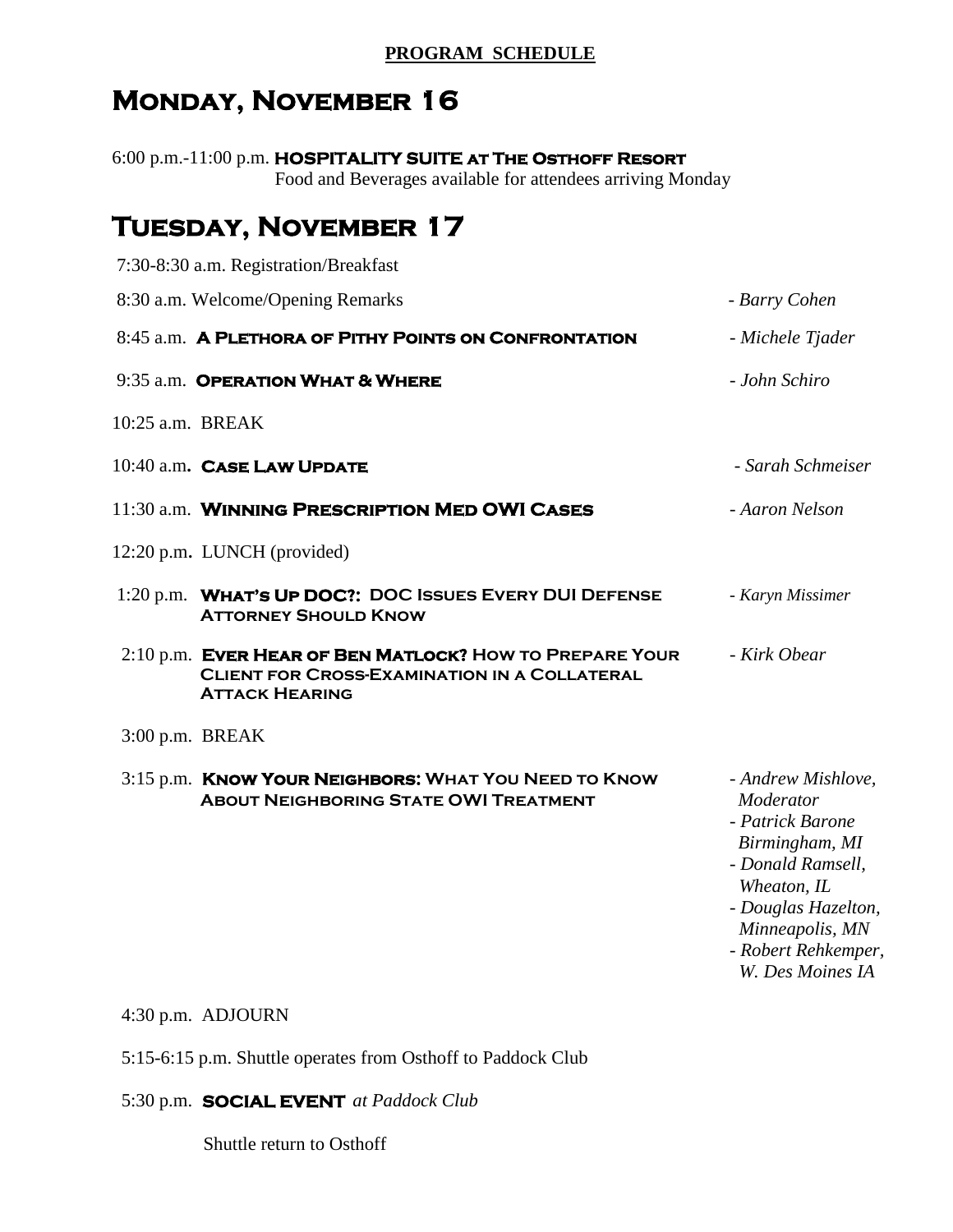# **Wednesday, November 18**

7:30-8:30 a.m. Registration/Breakfast

|                   | 8:30 a.m. ETHICS PRESENTATION:<br><b>SPECIAL RESPONSIBILITIES OF A PROSECUTOR:</b><br>SCR 20:3.8 AND THE SPIRIT OF THE RULES | - ADA Michael Griesbach |
|-------------------|------------------------------------------------------------------------------------------------------------------------------|-------------------------|
| $9:45$ a.m. BREAK |                                                                                                                              |                         |
|                   | 10:00 a.m. REFUSALS: TURNING THE TIDE                                                                                        | - Matthew Murray        |
|                   | 10:50 a.m. OWI INJURY CASES: TECHNIQUES AND STRATEGIES<br>TO GET YOUR CLIENT THE BEST RESULTS                                | - Lauren Stuckert       |
|                   | 12:05 p.m. LUNCH (provided)                                                                                                  |                         |
|                   | 1:05 p.m. CHALLENGING PC TO ARREST DESPITE PBT EVIDENCE                                                                      | - Michael Witt          |
|                   | 1:55 p.m. IID? WE DON'T NEED NO STINKING IID                                                                                 | - Corey Chirafisi       |
| $2:45$ p.m. BREAK |                                                                                                                              |                         |
|                   | 3:00 p.m. ADVANCED TRIAL TECHNIQUES                                                                                          | - Dennis Melowski       |
|                   | 4:15 p.m. ADJOURN                                                                                                            |                         |

#### **PROGRAM MATERIALS**

<span id="page-2-0"></span> Program materials are voluminous and worth the price of the seminar alone. Materials will be available for download from the internet on November 9. Copies of the CD will be distributed at the seminar.

#### **HOTEL ACCOMMODATIONS**

<span id="page-2-2"></span><span id="page-2-1"></span> The Annual Drunk Driving Defense Seminar is held at The Osthoff Resort in Elkhart Lake, WI. Seminar attendees qualify for special lodging rates of \$99.00 for a standard room or onebedroom suite, or \$149.00 for a two-bedroom suite if reserved not later than October 16, 2015. Book your room directly with The Osthoff Resort at (800) 876-3399. For complete resort information, visit www.osthoff.com.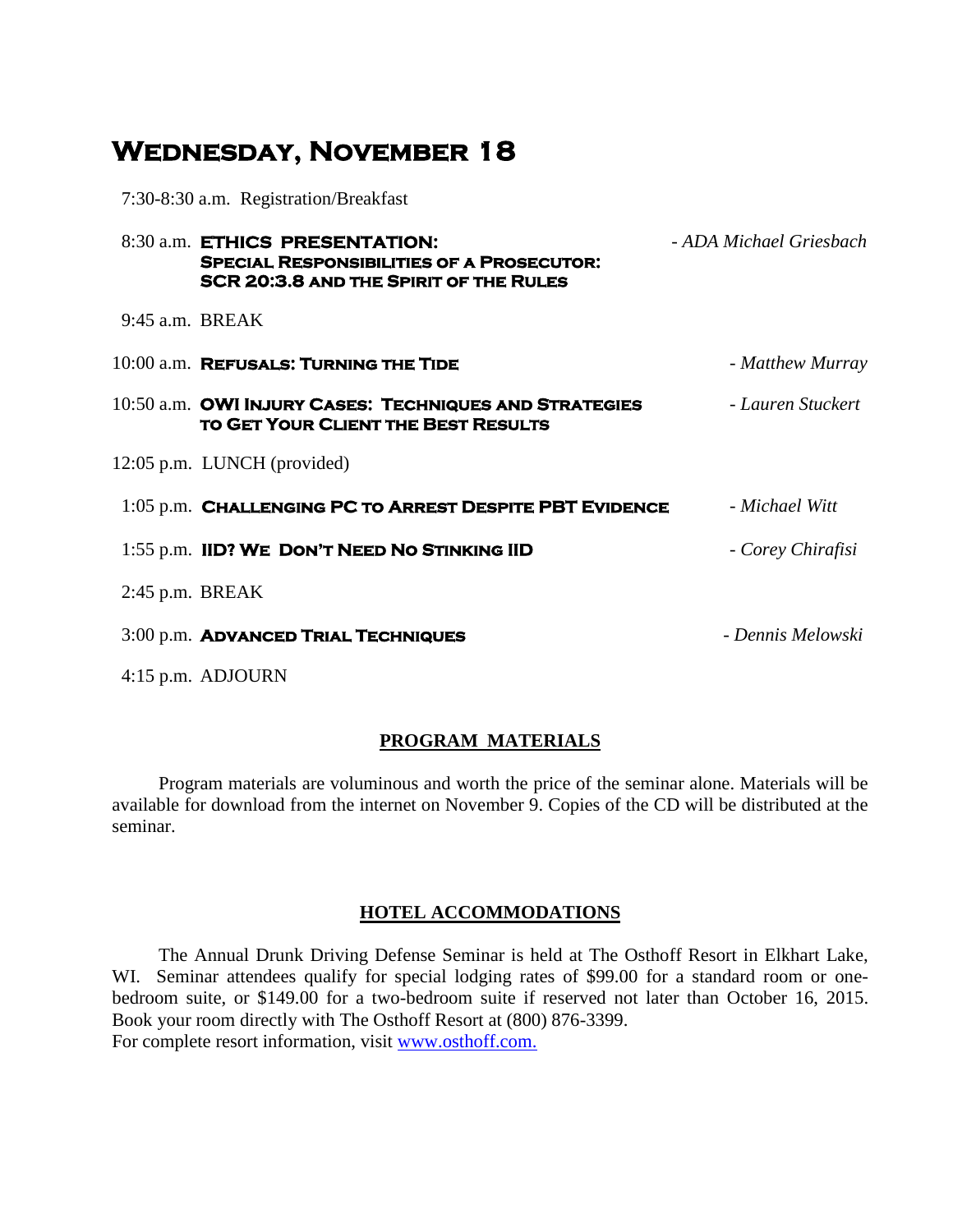#### **COMMENTS FROM PREVIOUS ATTENDEES**

"This is one of the most beautiful resorts I've ever been to. I can't believe only \$99 per night." "Fantastic! Love The Osthoff and the Paddock Club."

"Very informative. I appreciated being able to follow along on CD."

"Very complete"

"Good outlines"

"Good pace, answered questions well."

"Good issues and materials. Good trial and motion issues."

"Great information and the perfect amount of time to give information and take questions."

"Always excellent, more Witt!"

"WOW! Oh so much information!"

"Great tips on litigation."

"Impressive program. I used material in this program to get a  $4<sup>th</sup>$  offense OWI reduced to a  $1<sup>st</sup>$ !" "Phenomenal location, great substantive material, well organized format – Thank you!"

"As a brand new attorney, I found this seminar incredibly helpful; not only for learning technical field of defense against drunk driving but also in developing litigation skills necessary to handle these cases."

"Great seminar; BEST one out there!"

## **TUITION REDUCTION**

 If you believe that you are unable to attend the seminar without a tuition reduction or waiver, send your request explaining your circumstances to Barry Cohen, Program Chair, at barrycohen@barrycohenlaw.com.

# <span id="page-3-0"></span>**CONTACT US**

For more information contact Barry Cohen, Program Chair, barrycohen@barrycohenlaw.com or (920) 565-4225 ext. 126.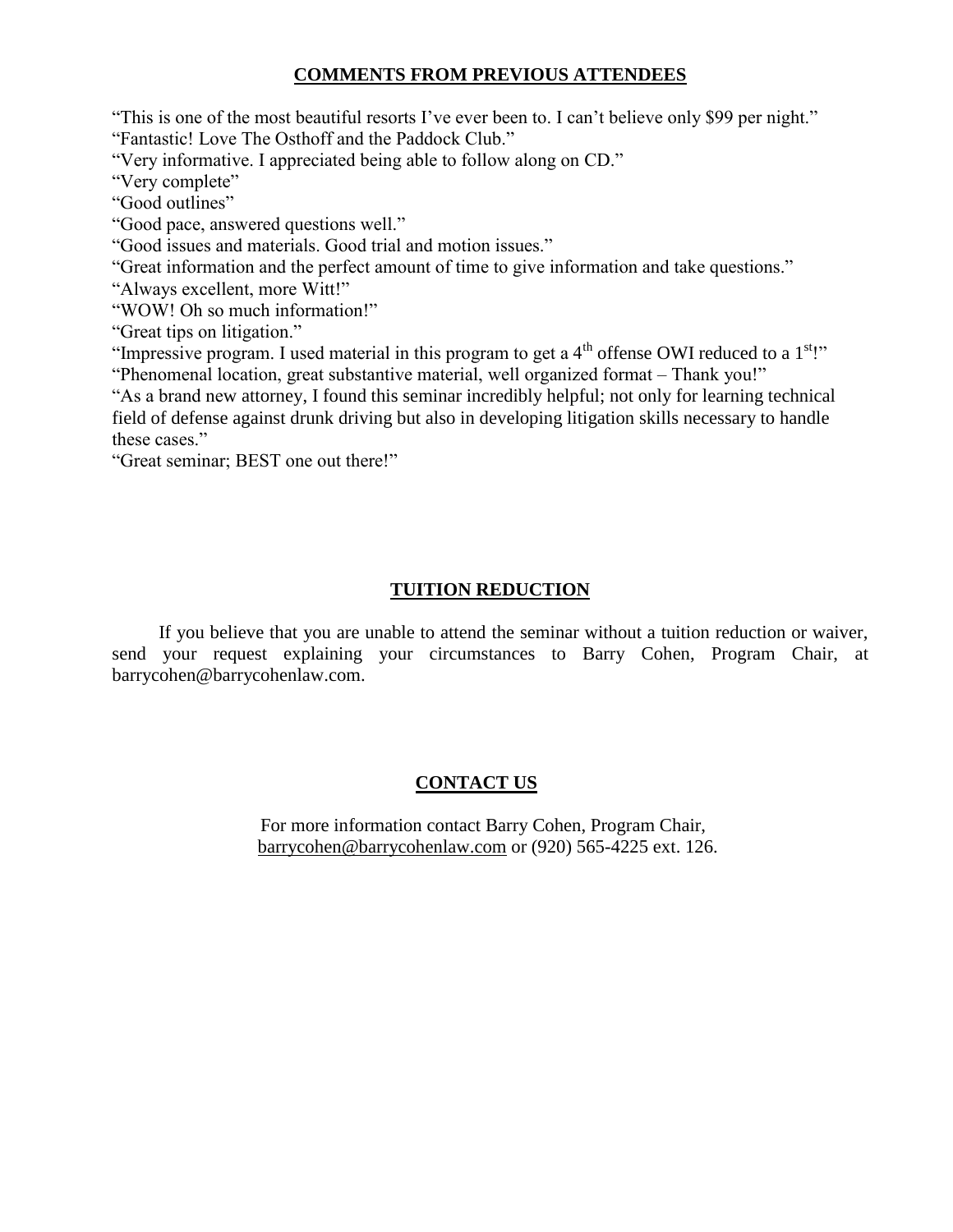#### **REGISTRATION**

<span id="page-4-0"></span>

| Name<br><u> 1980 - Jan Samuel Barbara, manala</u> |     |
|---------------------------------------------------|-----|
| Firm Name                                         |     |
|                                                   |     |
|                                                   |     |
| Phone                                             | Ext |
| E-mail                                            |     |

By signing here, I attest that I defend citizens accused of OWI and do not belong to a firm which prosecutes traffic matters for any entity.

#### \_\_\_\_\_\_\_\_\_\_\_\_\_\_\_\_\_\_\_\_\_\_\_\_\_\_\_\_\_\_\_\_\_\_\_\_\_\_\_\_\_\_\_\_\_\_\_\_\_\_\_\_\_\_\_ Signature

#### **TUITION: Complete Seminar** \$450.00

(Includes breakfast, lunch, snacks, beverages each day, admission to the evening social event, and program materials)

#### **PAYMENT**

|                                                                                                                                                                                                                                      | Check Enclosed (Payable to Annual Drunk Driving Defense Seminar) |                                                                              |                                             |  |  |  |  |  |
|--------------------------------------------------------------------------------------------------------------------------------------------------------------------------------------------------------------------------------------|------------------------------------------------------------------|------------------------------------------------------------------------------|---------------------------------------------|--|--|--|--|--|
| Please Charge $\frac{1}{2}$ $\qquad \qquad$ to my $\qquad \Box$ Visa $\Box$ Mastercard                                                                                                                                               |                                                                  |                                                                              |                                             |  |  |  |  |  |
|                                                                                                                                                                                                                                      |                                                                  |                                                                              |                                             |  |  |  |  |  |
| Security Code: $\_\_\_\_\_\_\_\_\_\_\_\_\_\_\_\_\_\_\_\_\_\_\_$                                                                                                                                                                      |                                                                  |                                                                              |                                             |  |  |  |  |  |
| Print Name As It Appears On Card                                                                                                                                                                                                     |                                                                  |                                                                              |                                             |  |  |  |  |  |
| Billing Address: <u>New York: New York: New York: New York: New York: New York: New York: New York: New York: New York: New York: New York: New York: New York: New York: New York: New York: New York: New York: New York: New </u> |                                                                  |                                                                              |                                             |  |  |  |  |  |
| Authorized Signature experience and the contract of the contract of the contract of the contract of the contract of the contract of the contract of the contract of the contract of the contract of the contract of the contra       |                                                                  |                                                                              |                                             |  |  |  |  |  |
| Mail or Fax Registration Form to:                                                                                                                                                                                                    |                                                                  | N <sub>9661</sub> Willow Road<br>Elkhart Lake, WI 53020<br>Fax: 920-565-4034 | <b>Annual Drunk Driving Defense Seminar</b> |  |  |  |  |  |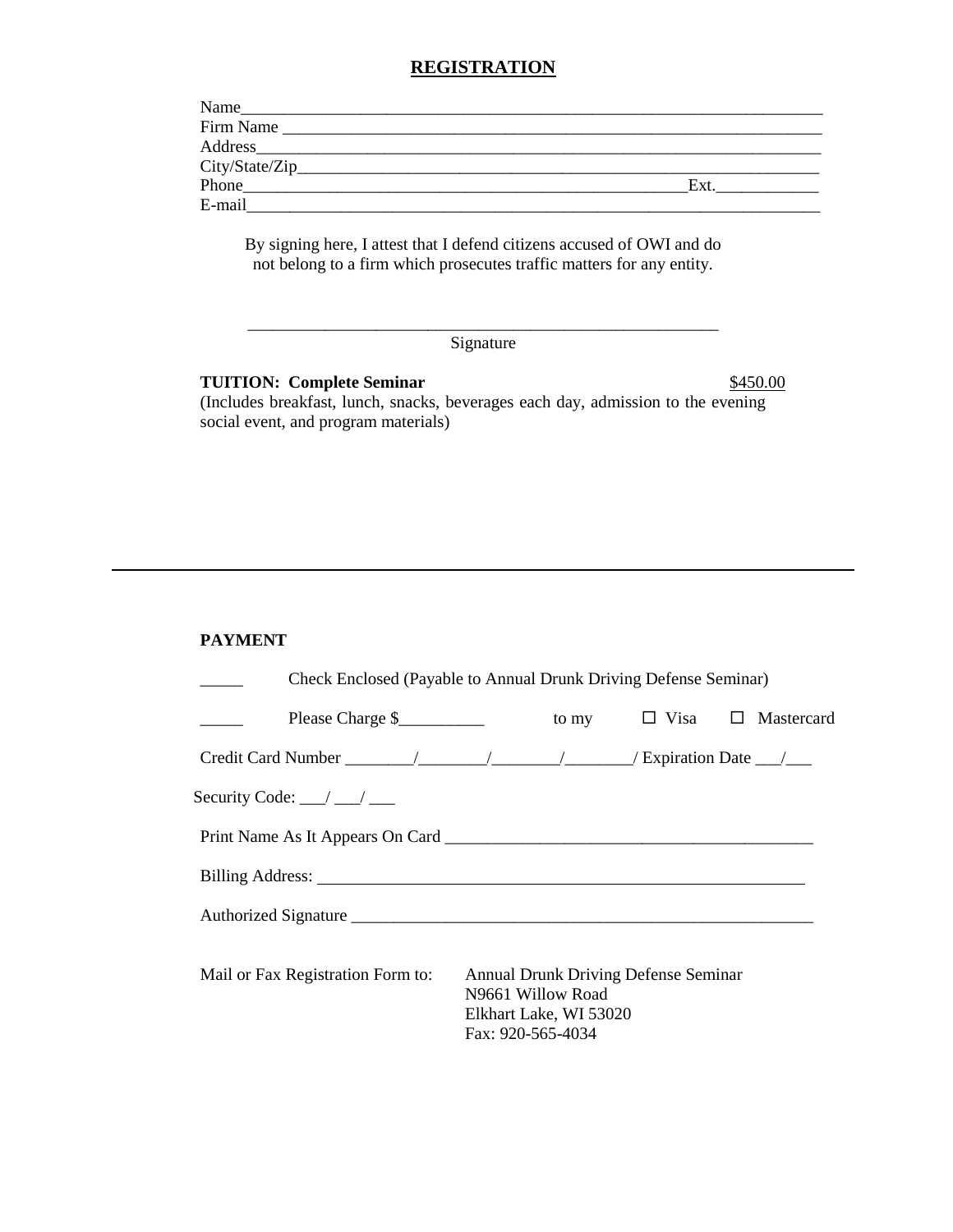#### **ABOUT THE PRESENTERS**

<span id="page-5-0"></span>**Patrick T. Barone** is the founding Partner and CEO of The Barone Defense Firm, headquartered in Birmingham, Michigan and with offices also in Grand Rapids, Michigan. He is also the author of two books on DUI defense including the well-respected two volume treatise *Defending Drinking Drivers (*James Publishing*)* and *Michigan DUI Law: A Citizen's Guide*. He had also authored several chapters in *Defending DUI Vehicular Homicide Cases,* 2012/2014 eds. and *Witness Preparation and Examination for DUI Proceedings*, 2016 in print *(West Publishing/Aspatore Books).* Mr. Barone is also an adjunct professor at the Thomas M. Cooley Law School where he teaches *Drunk Driving Law and Practice*, on the faculty of the Michigan Trial Practice College, and the National College for DUI Defense, and is a graduate of the Gerry Spence Trial Lawyer's College. He is also a 2016 candidate for certification in psychodrama. Mr. Barone has an "AV" (highest) rating from Martindale-Hubbell, and since 2009 has been included in the highly selective *US News & World Report's America's Best Lawyers* while The Barone Defense Firm appears in their companion *America's Best Law Firms*. He has been rated "Seriously Outstanding" by SuperLawyers, rated "Outstanding/10.0" by AVVO and has recently been appointed to the advisory board for the Michigan edition of *Leading Lawyers Magazine*.

**Corey Chirafisi** practices criminal and traffic defense in Madison with his law partner Tim Verhoff.

**Barry S. Cohen** has practiced criminal and traffic defense for over 30 years. His firm is located in a converted fieldstone and log horse barn near Elkhart Lake. Before establishing the practice in Elkhart Lake, Mr. Cohen worked for two years in a general practice firm in Osceola and then honed his aggressive defense approach working for several years with the infamous Bill Pangman in Brookfield. He has presented at numerous seminars over the years, and has organized drunk driving defense seminars for more than 25 years. Mr. Cohen has served on many special committees of the legislature, Governor, and Department of Transportation to address drunk driving-related issues. He is a Past President of the Criminal Law Section of the State Bar of Wisconsin, and was a founding member of the Wisconsin Association of Criminal Defense Lawyers, serving on its Board of Directors for many years.

**Michael Griesbach** is a longtime Wisconsin prosecutor and author of *The Innocent Killer: A True Story of a Wrongful Conviction and its Astonishing Aftermath*, published by the American Bar Association. Mr. Griesbach also serves on the board of advisors at the Wisconsin Innocence Project and has an abiding interest in the fair and ethical treatment of criminal offenders by judges and prosecutors.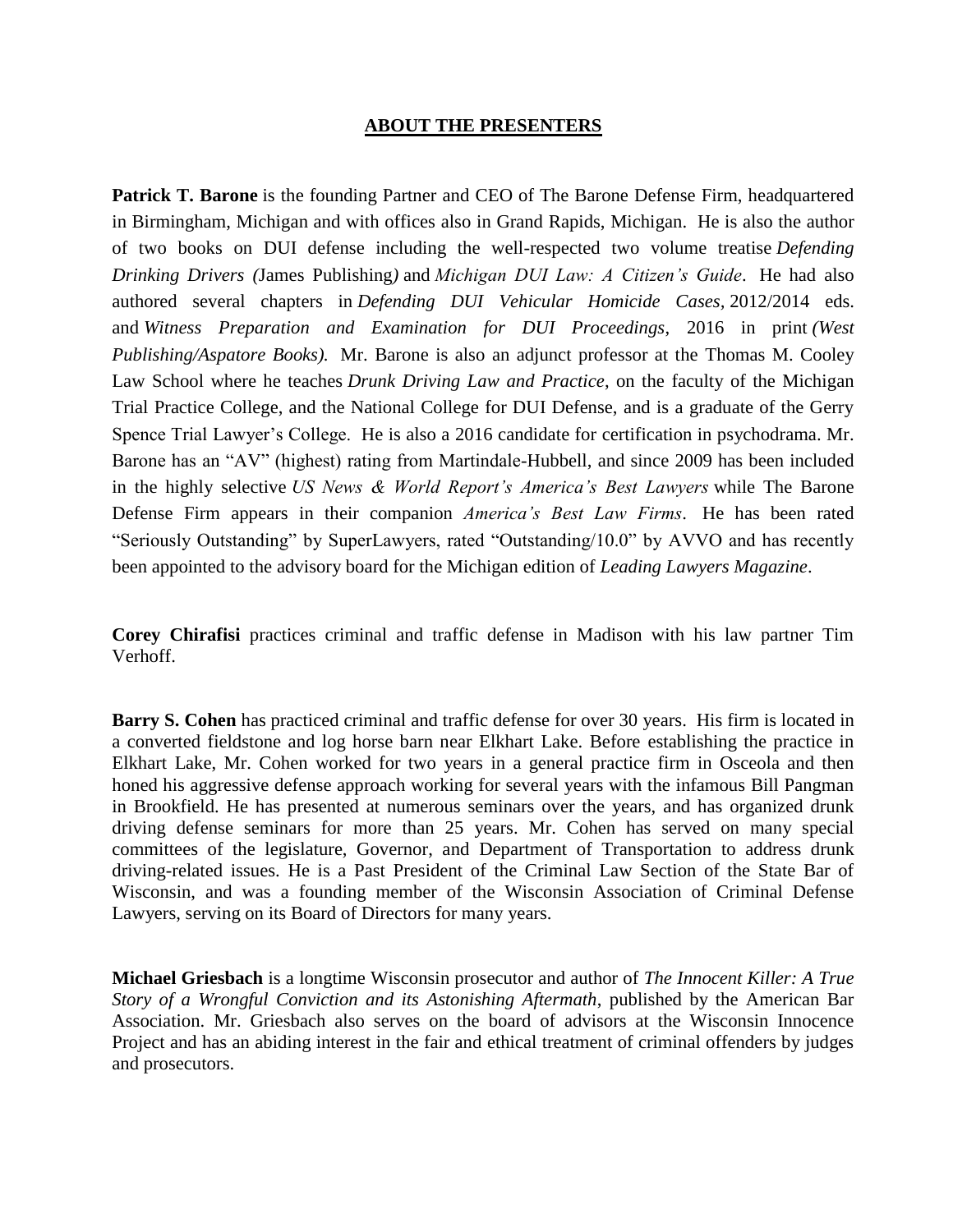**Douglas Hazelton** Although licensed in Wisconsin for less than a year, since 1993 Doug Hazelton has practiced exclusively in the area of criminal defense with a concentration on Minnesota alcohol-related traffic offenses (DWI/DUI). During his career, he has successfully handled several hundred criminal cases including homicide, drugs, sex crimes, theft, and assault.

Doug's is one of only two Minnesota defense attorneys to attend the Borkenstein Course at Indiana University in the study of forensic alcohol testing. He has also received training on both the Intoxilyzer 5000 and DataMaster breath test machines (both approved for use in Minnesota) and is NHTSA-certified in the administration of Standardized Field Sobriety Tests and Drug Recognition Evaluation (DRE).

Doug is a Founding Member of the DUI Defense Lawyers Association (DUIDLA) as well as Minnesota's National Delegate to the National College for DUI Defense (NCDD).

In addition to lecturing on DUI/DWI-related topics locally and nationally, Doug's articles have been published in numerous publications including Criminal Defense Techniques (Matthew Bender), Criminal Constitutional Law (Matthew Bender), the Police Misconduct and Civil Rights Law Report (Clark Boardman) and the Hennepin Lawyer.

Doug has been named to the list of Minnesota Monthly's "Best Lawyers in America" and Minneapolis-St. Paul Magazine's list of "SuperLawyers".

Doug is a contributing editor for the Minnesota DWI Deskbook, co-author of the Minnesota DWI Survival Guide and is the sole author of the Thomson West Minnesota DWI Handbook.

Doug is also a newly-minted Wisconsin Attorney, receiving his l.

**Dennis M. Melowski** is the head of Melowski & Associates, LLC in Sheboygan. His practice is exclusively limited to the defense of drunk driving charges.

**Andrew Mishlove** is a partner in the law firm of MISHLOVE & STUCKERT. He is Wisconsin's only board certified specialist in OWI defense. Mishlove has taught at many regional and national seminars. He is a Regent of the National College of DUI Defense. His book, Wisconsin OWI Defense, The Law and Practice, was released in July, 2013.

**Karyn T. Missimer ("KTM")** lives to defend the constitutional rights of accused citizens. She practices with her partner in law and life, Richard S. Missimer, at Missimer Law, S.C., which is located on the Rock River in Beloit, WI. She received a Bachelor of the Arts in Theater, as well as her Juris Doctor, from Marquette University. At Marquette, she received the Pro Bono Society Honor for dedicating over 120 hours of time to indigent defense. Before entering private practice, Karyn had the honor of being Andrew Mishlove's first associate. She has given presentations at the Building Your Practice: Handling OWI Cases seminar in Madison and Milwaukee; State Public Defender seminars; and this seminar. She has been a member of the National College for DUI Defense since 2007, and she became a Sustaining Member in 2014. Further, she has been a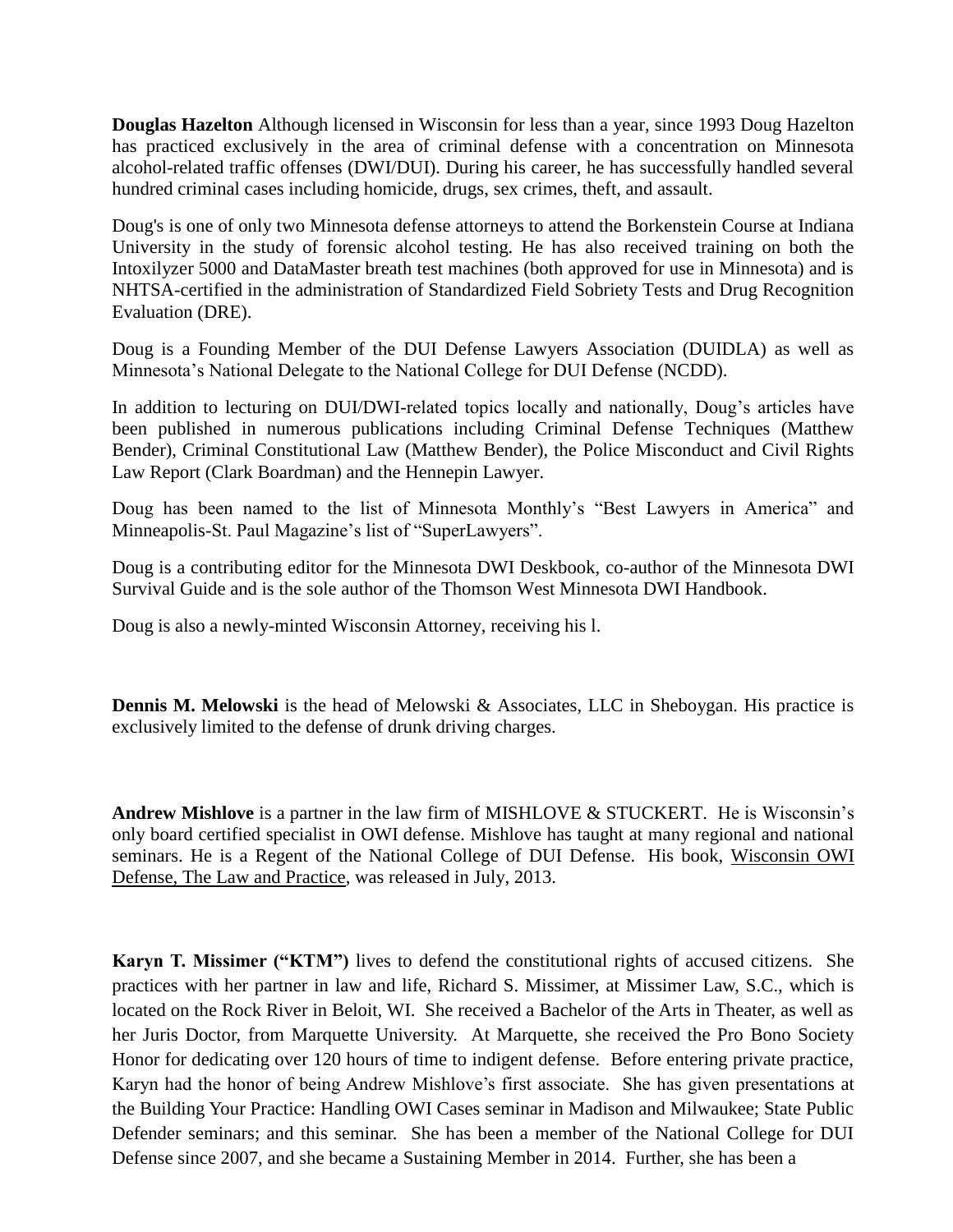member of the Wisconsin Association of Criminal Defense Lawyers since 2006, and she became a Sustaining Member in 2014. For 2013-15, Karyn was named as a Super Lawyers Rising Star, a designation reserved for the top 2.5% of attorneys in WI who are under 40 years old and/or have been practicing less than 10 years (Karyn is both.). Though she spends time with her family, dog, and cats, and rocketing around on (or falling off of) her jet ski, she finds most of her time devoted to OWI defense and "competitive" fencing. ("Competitive" is in quotes, as in Karyn's case it is a loose term. "Being pummeled by swords" may be a more accurate way of describing it.)

**Matthew M. Murray** has been an associate attorney with Melowski & Associates, LLC in Sheboygan for the past three years. The firm's practice is exclusively limited to the defense of drunk driving offenses. Before joining Melowski & Associates, he was the head of Murray Law, LLC in Green Bay, which was also exclusively dedicated to the defense of drunk driving offenses.

**Aaron Nelson** graduated from the University of Wisconsin-Madison Law School in 1996. He is a partner at Doar, Drill & Skow in New Richmond, Wisconsin. He has devoted 100% of his practice to defending people accused of crimes and drunk driving. He has been an instructor at the Wisconsin State Public Defender Trial Skills since 2012 and most recently was an instruction at the National Criminal Defense College ("NCDC") in Macon, Georgia.

**Kirk Obear** is the managing partner and principal shareholder of Kirk Obear & Associates, a criminal and traffic defense firm based in Sheboygan. With Attorneys Brett Kaehne and Melissa Barrette, his practice is exclusively devoted to OWI and criminal defense. Prior to opening his office in 2008, he worked with Barry Cohen, Dennis Melowski, Sarvan Singh, Chad Lanning, and Kevin Mulrooney at Barry's office out in the country.

**Donald Ramsell** has the proud distinction of having argued *Illinois v. Lidster*, a DUI/roadblock case, before the United States Supreme Court. Additionally, Don was lead counsel in the landmark Illinois Supreme Court case *People v. McKown*, which imposed the requirement that all 'horizontal gaze nystagmus' tests must comply with NHTSA standards and significantly restricted the use of HGN as evidence in DUI cases. Don has appeared before the Illinois Supreme Court on five occasions involving DUI evidence, speedy trials, vehicle forfeiture laws and summary suspension laws. Donald's book, "*Illinois DUI Law and Practice Guidebook*" has been published annually by Thomson-Reuters since 2009. Don previously authored a chapter for the Illinois Institute for Continuing Legal Education (IICLE) on Field Sobriety Testing, and his chapter entitled "Nystagmus Testing for Drugs and Alcohol" was first published in 2011 in the national 3-volume treatise, *Intoxication Test Evidence*. Don has also written chapters in the first and second volume of the nationally released book, "*Inside the Mind: Understanding DUI Scientific Evidence*" published by Aspatore Books.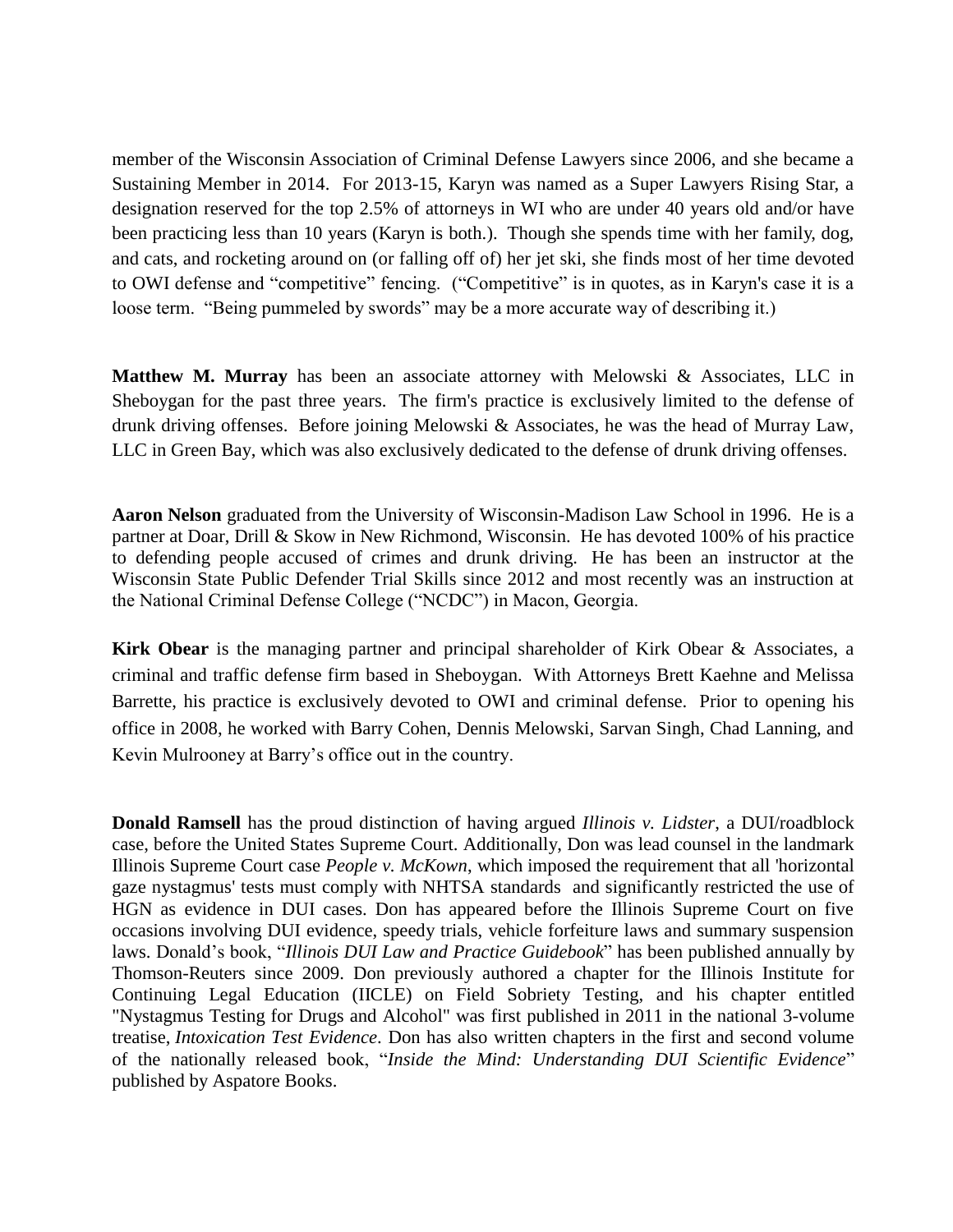In the past 25 years, his law firm has defended over 14,000 drivers. He is Board Certified in DUI Defense; a Regent of the prestigious National College for DUI Defense (NCDD) and also a Faculty Member of NCDD. Don is a certified Standardized Field Sobriety Test Instructor. Donald successfully completed a course in gas chromatography, the method used for testing alcohol in blood, in 2009. Don is a member of the American Academy of Forensic Sciences and the American Chemical Society.

Donald has been named as an Illinois Super Lawyer in DUI Defense in 2005, 2006, 2007, 2009 - 2014. Ramsell has presented to DUI Attorneys in New York, New Orleans, Michigan, Wisconsin, Texas, Illinois, Nevada, Maryland, Massachusetts, Missouri, Arkansas, Virginia, Mexico, the Bahamas and also nationwide through webinars at Thomson-West Publishing.

Donald is a Past President of the DuPage County Bar Association (2,000+ Members) a past ABA Delegate, and Past President of the DuPage County Criminal Defense Lawyers Association. Don is also a former Chair of the Illinois State Bar Association Traffic Law Section Council and a former ISBA State delegate. Don has appeared on Oprah Winfrey, ABC's 20/20, Nancy Grace, Hannity & Colmes, and his cases have been featured in London's Financial Times, and mentioned in over 229 newspapers worldwide, including the Washington Post, the New York Times.

**Robert "Bobby" Rehkemper** received his Bachelor of Arts degree in Psychology and History from Coe College in Cedar Rapids, Iowa. He graduated from Drake University Law School, receiving his Juris Doctorate with high honors in 2002.

Mr. Rehkemper is a founding partner of GRL Law located in West Des Moines, Iowa. His practice consists primarily of criminal defense, both state and federal, with a strong emphasis on drunk driving defense. He is the Iowa State Delegate for the National College of DUI Defense; is a Founding Member of the DUI Defense Lawyers Association; and is a co-founder of the Oh Crap App, a smart phone application designed to educate motorists on their legal rights and put them into contact with attorneys anywhere in the nation.

**John Schiro**, of Schiro & Zarzynski in Milwaukee, is the firm's leader in criminal and traffic defense. Defending persons charged with a crime is not only John's profession, but also his passion. He has been a tireless force in the criminal justice system throughout the State of Wisconsin for many years. As an active member in the Wisconsin Association of Criminal Defense Attorneys since its inception, Attorney Schiro is well-known and admired by his colleagues. He is a long-standing member of the National Association of Criminal Defense Attorneys (President's Club Member), was selected to join the National College for DUI Defense Attorneys, has been named a Wisconsin Super Lawyer in Criminal Defense for the last ten years, and is a twice graduate of Axion Training Institute Inc., Analytical Laboratories Inc. Forensic Chromatography Course (2013 and 2014).

**Sarah M. Schmeiser** is an associate at Tracey Wood & Associates since March of 2014, Sarah focuses on criminal and traffic defense as well as handling immigration cases. After graduating with honors from the University of Wisconsin School of Law in December of 2004, Sarah established her own practice. Since that time she has defended clients charged with various criminal and traffic offenses in municipal, state and federal court. She has also represented clients in immigration cases in Chicago's Federal Immigration Court.